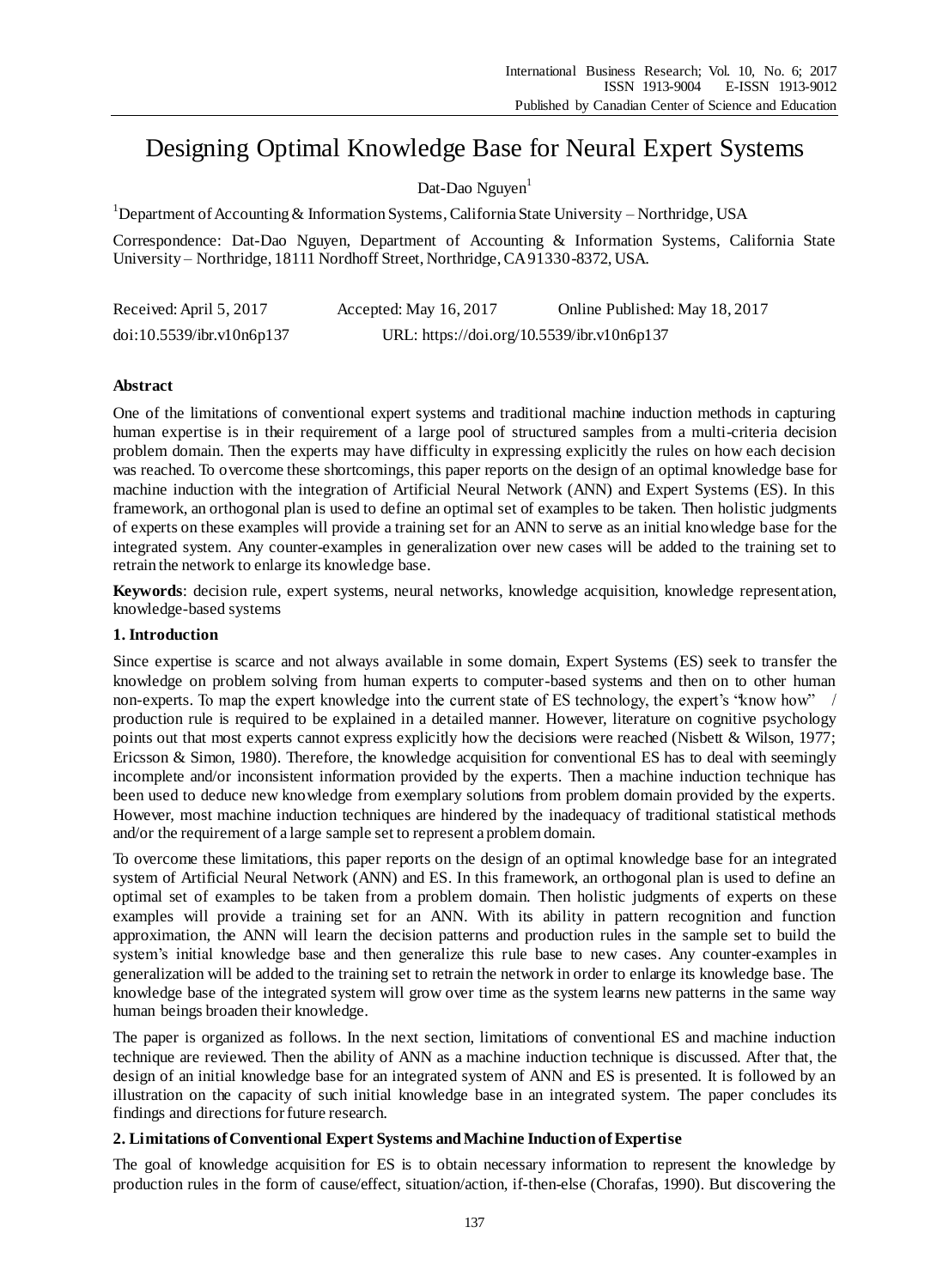expert's mental models could be very difficult. Verbal protocols may be informative but incomplete. The technique may even yield erroneous information since people may state their beliefs and actually believe in one thing, but frequently act in quite a different manner. Furthermore, it has been noted that personal belief structures are not available for inspection (Norman, 1983).

Anderson (1983) proposes that the skill acquisition of human experts goes through three stages. In the *declarative stage*, new information is acquired in a declarative form containing domain-independent facts. Next comes the *knowledge compilation stage* in which the declarative knowledge is transformed into a domain-specific procedural form by recording the conditions under which a piece of declarative knowledge fits into production rules. The final stage is the *procedural stage* in which procedures become more automated. As the declarative knowledge becomes procedural, the ability to verbalize knowledge is lost. The cognitive changes in acquisition of knowledge reduce the ability to report on cognitive processes and increase the inaccessibility of proceduralized task knowledge.

Due to the automatization of cognitive skills and the proceduralization of domain knowledge, there is evidence that people generally have little or no introspective access to higher order cognitive processes. People are rarely able to give retrospective reports on what they were thinking about in solving a problem (Nisbett & Wilson, 1977; Ericsson & Simon, 1980). In fact, there is indication that the more people have about task knowledge the less ability they have to verbalize that knowledge (Berry & Broadbent, 1984).

Numerous literatures have reported on the limitations of human cognition (Best, 1998). Human memory is prone to forgetting and distortion of stored information (Baddeley, 1976). The rationality of human thinking in the formal logical sense can be questioned and some aspects of deductive reasoning prove to be problematic for human beings (Johnson-Laird & Wason, 1977). People have difficulty in handling combinations of uncertain evidence in multi-dimensional decision problems (Kahneman, Slovic & Tversky, 1982).

Within these cognitive limitations of human beings, one faces difficulties in building conventional ES since these systems require structured rule sets, but experts cannot always express explicitly the rules and procedures used in arriving at a solution. As the domain gets larger and more complex, the experts become unable to explain how they operate (Giarratano & Riley,2004)). However, they can supply suitable examples of problems and solutions reflecting their conceptualization of a domain. Hidden behind the holistic assessment of problem alternatives, there always exists implicitly a logic on the association between input-output patterns. The machine induction could be a suitable means to recognize and reveal these patterns.

It has been found that human beings in general do have the ability to make holistic judgments (Slovic & Lichtenstein, 1971), and expertise is based mostly on the recognition of patterns in the problem space (Smith, Adams & Schorr, 1978; Chase & Ericsson, 1982). These characteristics make machine induction a more appropriate technique to discover the decision patterns from a set of holistic assessments provided by experts.

Machine induction offers the possibility of deducing new knowledge (Hassoun, 1995; Haykin, 2009). It can list all the factors that influence the decision, without understanding their impacts, and induce a rule that works successfully (Turban, Sharda & Delen, 2011). The method needs only pre-classified examples and consideration of all samples in the domain. Apparently, one of its major disadvantages is in the requirement of a database containing sufficiently documented cases structured around human knowledge on a problem domain. In addition, the induced rules can be too large or too complex leading to unintelligibility.

Machine induction method has used various algorithms to convert knowledge on related attributes, values and relationships in problem solving, into rules. Such algorithms vary from statistical methods (e.g., decision tree, discriminant analysis, step-wise regression, principal component analysis, factor analysis...) to neural computing (Flores, 2011). Most machine induction techniques rely on traditional statistical methods. It has been pointed out that these traditional methods cannot handle the nonlinear relationship without imposing strong assumptions on behavior of the data.

## **3. Machine Induction of Expertise with Integrated ANN and ES**

To overcome the inadequacy of traditional machine techniques in handling the nonlinear relationship and to avoid imposing *a priori* restrictions on the data, Artificial Neural Networks – ANN could be an appropriate technique in machine learning and ES building. This technique is particularly useful in recognizing the input-output patterns in heuristics, which cannot be expressed explicitly by the experts. An ANN does not require *a priori* elaborate models or pre-specified probability distribution function of the data in order to learn the underlying discriminant patterns and association.

An ANN contains processing/computing units called neurons (or nodes). These nodes are arranged into layers, in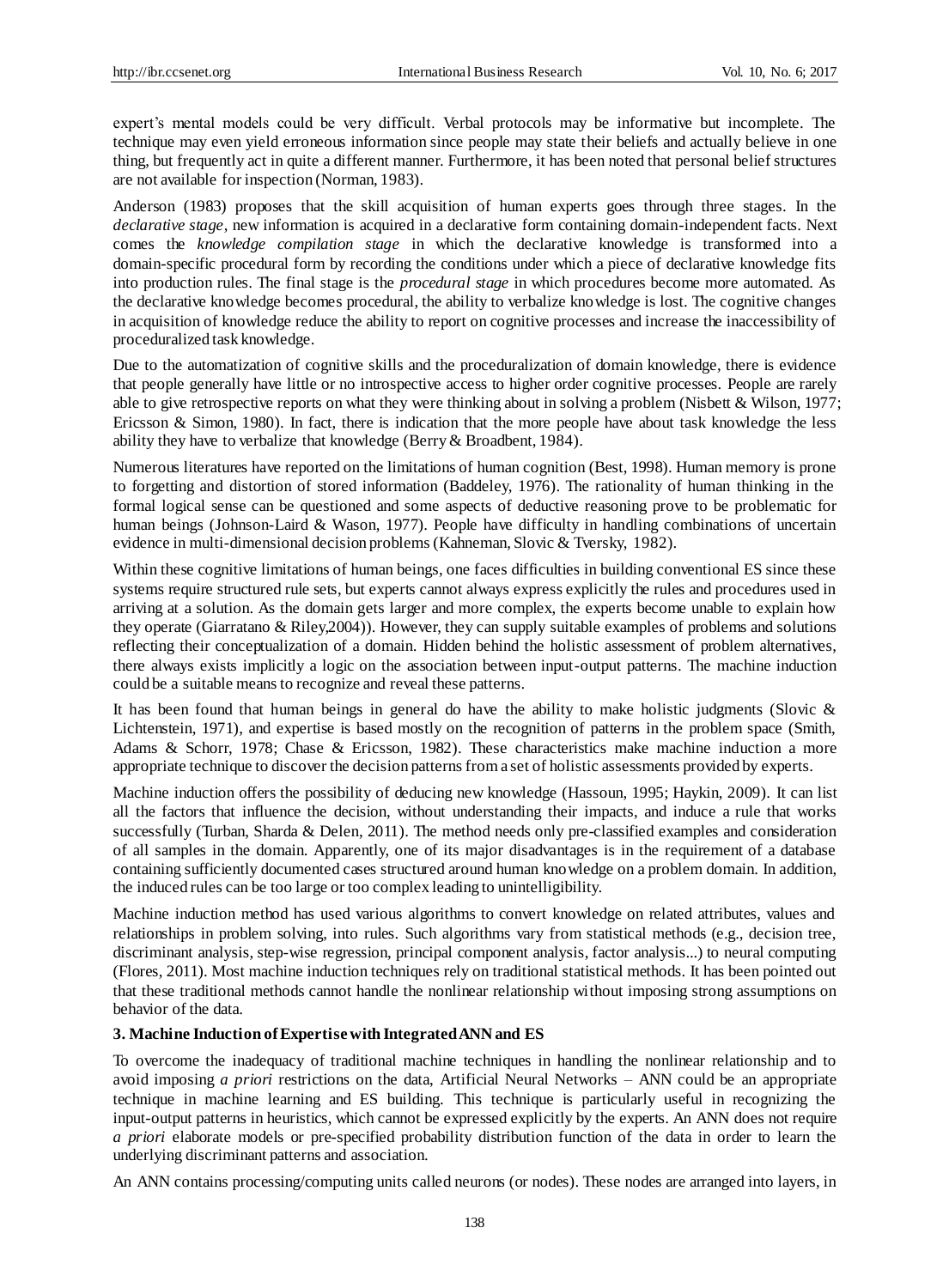which a node in one layer has a weighted connection to each node of the next layer in a particular configuration. A node, as a processing unit, receives inputs from other nodes or from an external stimulus. A weighted sum of these inputs constitutes the argument to an activation or transfer function.

Most applications have used 3-layer networks consisting of one input, one hidden and one output layer. The hidden nodes are needed to introduce nonlinearity into the network. In some cases, more hidden layers are necessary to approximate a higher order function. An input node provides an external signal to the network. An output node produces an output of the network as a whole. A hidden node that is necessary for the computation of complex functions. Node inputs and activations can be discrete, taking on values  $\{0, 1\}$  or  $\{-1, 0, 1\}$ , or be continuous, taking on values in the interval  $[0,1]$  or  $[-1,1]$ . Each node  $u_i$  computes a single numerical node output or activation. Output of a node can be the output of the network as a whole and/or it can be the input to other nodes. Every node, other than input nodes, computes its new activation *u<sup>i</sup>* as a function of the weighted sum of inputs directed to it from other nodes:

$$
S_i = \sum_{j=0}^{n} w_{i,j} u_j \tag{1}
$$

$$
u_i = f(S_i) \tag{2}
$$

where the activation function,  $f(.)$ , is usually a nonlinear, bounded and piecewise differentiable function such as the sigmoid function,

$$
f(x) = 1/(1 + e^{-x})
$$
 (3)

Such an ANN produces a response, which is the superposition of *n* sigmoid functions, where *n* is the number of hidden nodes, to map a complex function. As one adds more hidden layers, ANN will be able to map higher order functions. Therefore, the function mapping with ANN is more general than the regression of traditional methods.

In theory, an ANN can learn from past data and generalize over new cases. With its ability as a universal function approximator, an ANN can discover the associations between groups, elements of the domain space and those of the problem space. It has been shown that an ANN can approximate a functional relationship using a sample of input-output patterns, and learn probabilities and statistical distributions from the data (Cybenko, 1989; Hornik, Stinchcombe & White, 1989).

In practice, an ANN can offer the advantage of computer execution speed. The ability to learn from cases and train the system with data rather than to write programs may be more cost effective and even more convenient when frequent updates are needed (Medsker, 1995). In applications where rules are unknown, an ANN may be able to represent those rules implicitly in its stored connection weights.

However, previous integration of ANN and ES (Medsker, 1995) is hindered by the availability of examples and the cognitive effort of experts in providing judgment on these examples. The cognitive limitation of human experts made the assessment of a large sample impractical if not erroneous. Most importantly, these systems did not consider the trade-off in multi-criteria decision making which transcends all business problems. The representation of trade-offs in an appropriate rule set for conventional ES is extremely difficult. Taking into account the tradeoffs in their assessment, experts might provide judgments that seem to be contradictory and/or inconsistent with the formal logic. These limitations could be overcome by building an optimal training set for the ANN containing holistic assessments of experts on a set of examples defined by an orthogonal plan. Knowledge acquired from this optimal training set will serve as the initial knowledge base for an integrated system of ANN and ES.

#### **4. Orthogonal Plan as Initial Knowledge Base for Integrated ANN and ES**

To alleviate the burden of information processing on human experts in knowledge engineering, one can implement an orthogonal plan to define the minimum size of sample to be assessed. In the experimental design and analysis of variance, an orthogonal main-effect plan (Addelman, 1962) permits the study of several factor effects without going into every combination of factor levels. A factorial experiment is called *symmetrical* when each of its factors has the same number of levels. The experiment with factors having different number of levels is called *asymmetrical* factorial.

Consider a symmetrical factorial experiment involving  $(s<sup>n</sup> - 1)/(s - 1)$  factors, each of which has *s* levels with  $s<sup>n</sup>$ treatment combinations, where *s* is a prime or a power of a prime number. These  $(s<sup>n</sup> - 1)/(s - 1)$  factors can be presented by *n* factors, each having *s* levels and their generalized interactions. Therefore, the treatment combinations of a main-effect plan for  $(s<sup>n</sup> - 1)/(s - 1)$  factors in  $s<sup>n</sup>$  trials may be obtained by choosing the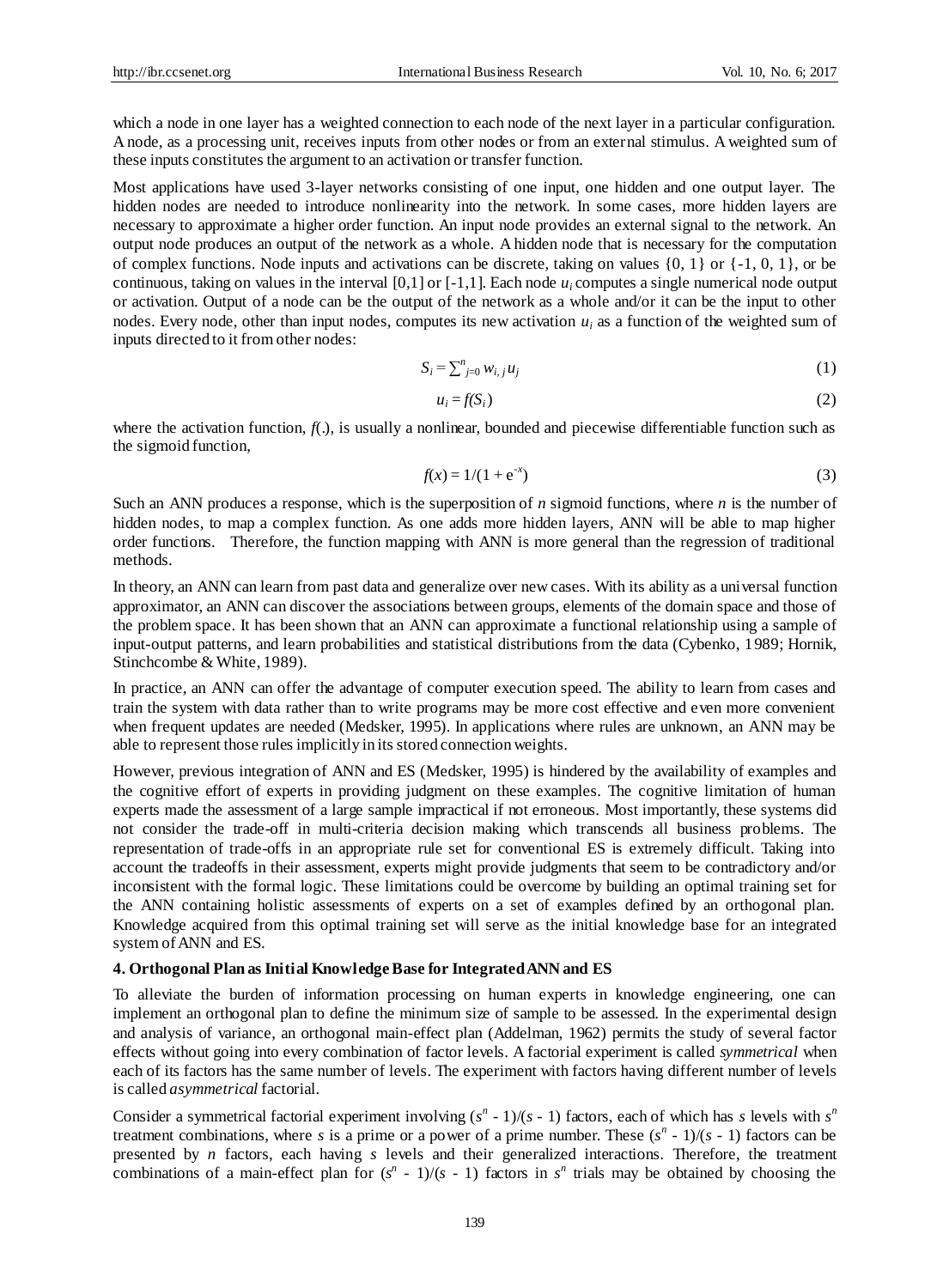treatment combinations of a complete s<sup>n</sup> factorial plan and generating the remaining factors by the interactions of the  $s^n$  experiment (Addelman, 1962). For an asymmetrical factorial experiment, the orthogonal main-effect plan can be constructed by collapsing factors occurring at  $s_1$  levels to factors occurring at  $s_i$  levels by using a many-to-one correspondence of the set of  $s_1$  levels to the set of  $s_i$  levels.

It has been estimated that, by using an orthogonal design, a set of 49 holistic assessments of production rules can cover the dimensionality of decision problems having up to eight criteria, with seven levels per criterion (Barron & Person, 1979). For example, in a four-criterion problem with five levels per criterion, instead of making  $4<sup>5</sup>$  or 1024 assessments to define a set of production rules for a conventional ES, with an orthogonal plan one needs only 25 assessments to capture the main effects of problem factors. Orthogonal plans not only help to reduce the information processing burden on the experts, but also serve to define initial knowledge bases for integrated systems of ANN and ES.

This paper investigates the implementation of an optimal knowledge base designed by an orthogonal plan in an integrated system of ANN and ES. Such integration will help to overcome the difficulties often encountered by the conventional ES technology. Within the proposed framework, one starts with an appropriate orthogonal plan to define a set of basic examples from the problem domain. The holistic judgments of an expert on these basic examples constitute a training set for the ANN. The holistic assessments intend to overcome difficulty of the expert in explaining explicitly production rules of his/her heuristics. Once the decision patterns of this set are learned, the network acquires an initial knowledge base on the problem domain.

After being trained, the network will be used to generalize over new cases. The expert will then be asked to evaluate the network performance on these cases. Any wrong prediction will constitute a counter-example to be added to the training set. Consequently, the network will be retrained to learn new decision patterns emerging from the addition of counter-examples to the training set. One notes that the integrated system can be put in production, even if it has learned only partial information on the problem domain. Since the system is trained with basic patterns of problem domain, it can generalize well over new cases.

Table 1. Knowledge Acquisition Process of the Integrated ANN and ES

- 1- Select an appropriate orthogonal plan to define the optimal training set.
- 2-Acquire holistic judgments of expert on the training examples to build the initial knowledge base.
- 3- Train the network to learn the decision patterns from the initial knowledge base.
- 4- Generalize the trained network over new examples.
- 5- On the opinion of the expert, add counter-examples to the training set.

6- Retrain the network to acquire a new knowledge base.

The process of "learning by doing" continue as needed to acquire a robust knowledge base for the integrated system. Over time, the system will enrich its knowledge base with additional decision patterns as it learns from its own production and the expert's opinion. This knowledge acquisition process is intuitive since it is similar to the one used by human beings. The knowledge base of the integrated system will grow over time as the system learns new patterns in the same way human beings broaden their knowledge.

## **5. An Illustration: Project Evaluation and Economic Appraisal**

The following illustrates the implementation of an optimal knowledge base in an integrated system of ANN and ES. The problem relates to project evaluation and economic appraisal of proposals for new products in a manufacturing company. The proposal is evaluated on five criteria: (i) Net Present Value (NPV) of cash flows generated over the next five years, (ii) initial capital investment requirement, (iii) market growth rate in the next five years, (iv) capability to market the new product, and (v) prospect of technical success. Before submitting any proposal, the related department estimates the values of each project criterion. Some criteria are quantitative, others are qualitative. In the appraisal process, the quantitative data are converted to categories to avoid the difficulty in dealing with data on a continuous scale. For example, the flow of NPV is classified into five categories ranging from one to five million dollars. Similarly, the amount of initial investment is classified into five categories ranging from half a million to two and half million dollars. In the appraisal, there exist trade-off among criteria and no single criterion absolutely dominates any others. The experts will rate each proposal on a scale ranging from 0 to 100. In this study, the appraisal was taken by a senior manager, a senior engineer and a chartered accountant indicated as Expert A, Expert B, and Expert C respectively.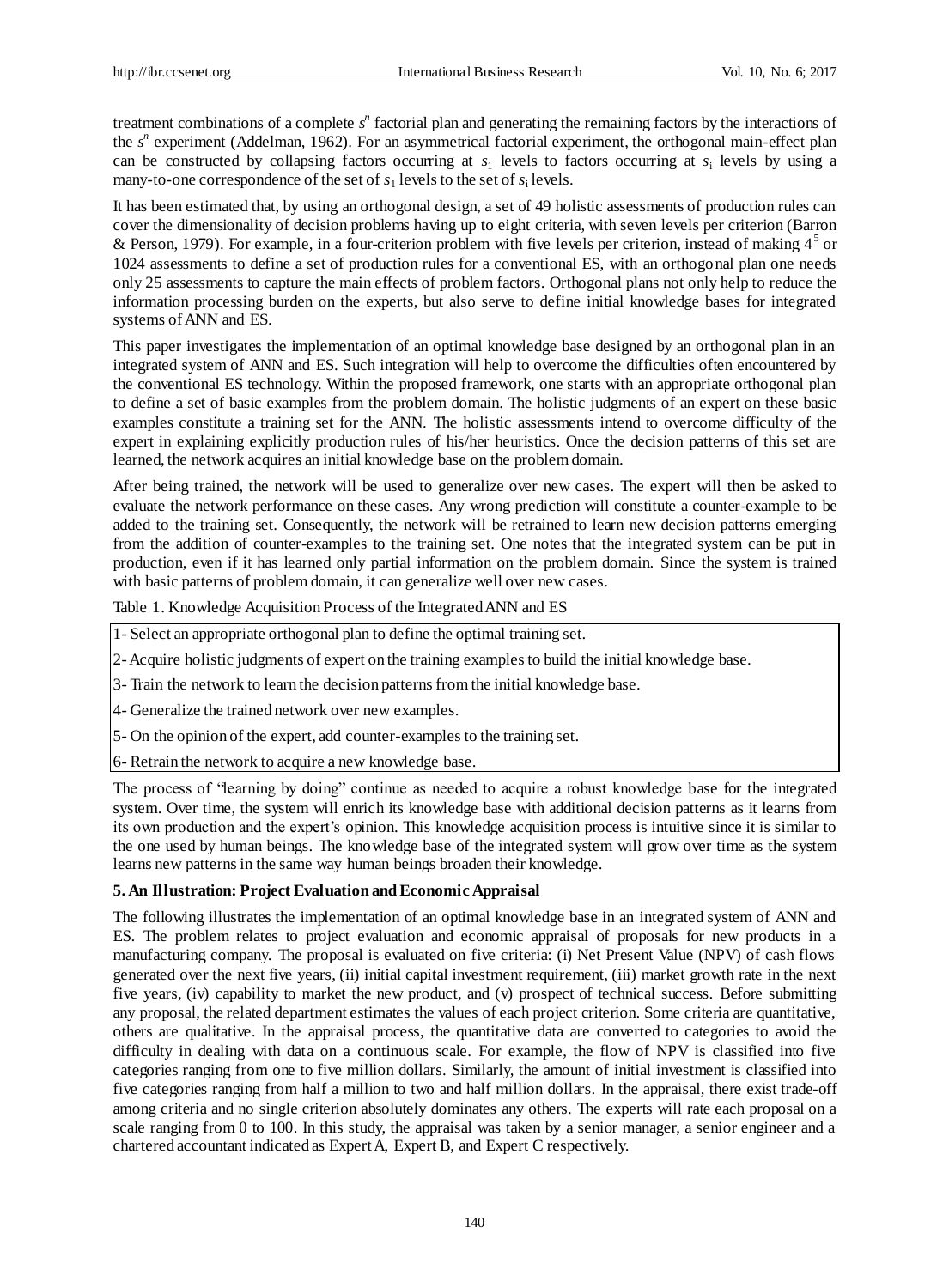| NPV of Cash Flow              | \$11.0 |              | 2.0 3.0 4.0 | 5.0 millions             |
|-------------------------------|--------|--------------|-------------|--------------------------|
| Initial Investment            | \$I2.5 |              |             | 2.0 1.5 1.0 0.5 millions |
| Market Growth Rate            |        | <b>fair</b>  | good        | very-good                |
| Capability to Market          |        | <b>fair</b>  | good        | very-good                |
| Prospect of Technical Success |        | <b>Ifair</b> | good        | very-good                |
|                               |        |              |             |                          |

Table 2. Project Evaluation and Economic Appraisal: The Problem Domain

For this problem domain, a complete set of 864 production rules would be needed to build a knowledge base for a conventional ES and make such ES functional. To alleviate this cognitive burden in this study, an orthogonal plan was used to define a sample of only 24 examples of production rules from the problem domain to be assessed. To validate the performance of the integrated system, two test sets, each containing five out-of-sample examples, are set up. Each expert was asked to provide his/her overall preference judgment for each example of the training set and test sets. For instance, the preference of Expert A for the first training example (1 2 2 3 3 50) in Appendix 1 is interpreted in the following production rule.

If NPV is 1 million dollars,

AND Initial Investment is 2 million dollars,

AND Market Growth Rate is good,

AND Capability to Market is very good,

AND Prospect of Technical Success is very good,

then the Proposal score is 50 /100.

In this manner, the sample constitutes a set of production rules implicitly expressed by the expert. Using this set, one trains an ANN to acquire an initial knowledge base for the integrated system. To test the performance of the system, one uses the acquired knowledge base to generalize over two test sets. The expert is asked to evaluate the network prediction of his/her preference on the first test set. If there is any disagreement between a network prediction and an expert judgment, this counter-example will be added to initial training set. Then the network is retrained to learn the new decision pattern and make generalization on the second set. The knowledge base of the system will grow over time with the learning of new patterns emerging from the counter-examples.

In this study, an ANN is configured with five input nodes, one for each criterion, five hidden nodes and one output node. This network uses a backpropagation algorithm with sigmoid transfer function, a learning rate of 1 and a momentum of .9. The training and testing tolerance are set at .1 and .3 respectively.

For Expert A, the network converged after 119 training epochs with a Root Mean Square of Errors (RMSE) of .0304. In generalization over the two test sets, it made RMSE of .0170 and .02275 respectively. For Expert B, the network converged after 104 training epochs with an RMSE of .0333. In generalization over the two test sets, it made RMSE of .0381 and .0473 respectively. In these cases, the experts judged that the system had provided satisfactory generalization on both test sets.

The case of Expert C is illustrated in Appendix 2. In this case, the network converged after 2425 training epochs, with an RMSE of .0334. On the first test set, it made two wrong predictions with an estimate of 81.70 for the example having a preference score of 70 and an estimate of 79.42 for the example having a preference score of 65. These two counter-examples were added to the training set and the network was retrained to learn new patterns in these examples. In the second run, the network converged at 1769 epochs with an RMSE of .0369. On the second test set, it made only one wrong prediction with an estimate of 93.34 for the example having a preference score of 60. The network training for this case takes longer time to learn the decision patterns and production rules of Expert C. However, the system's knowledge base and predictability for preference of Expert C will increase over time as it learns more about the decision patterns of this expert.

#### **6. Conclusion**

The limitation of conventional ES and traditional machine induction techniques in knowledge engineering is in their requirement of explicit production rules from an expert on a large structured sample taken from a problem domain. This study has shown that an integrated system of ANN and ES can perform well with an initial knowledge base designed with the orthogonal plan to capture expertise in a problem domain. This optimal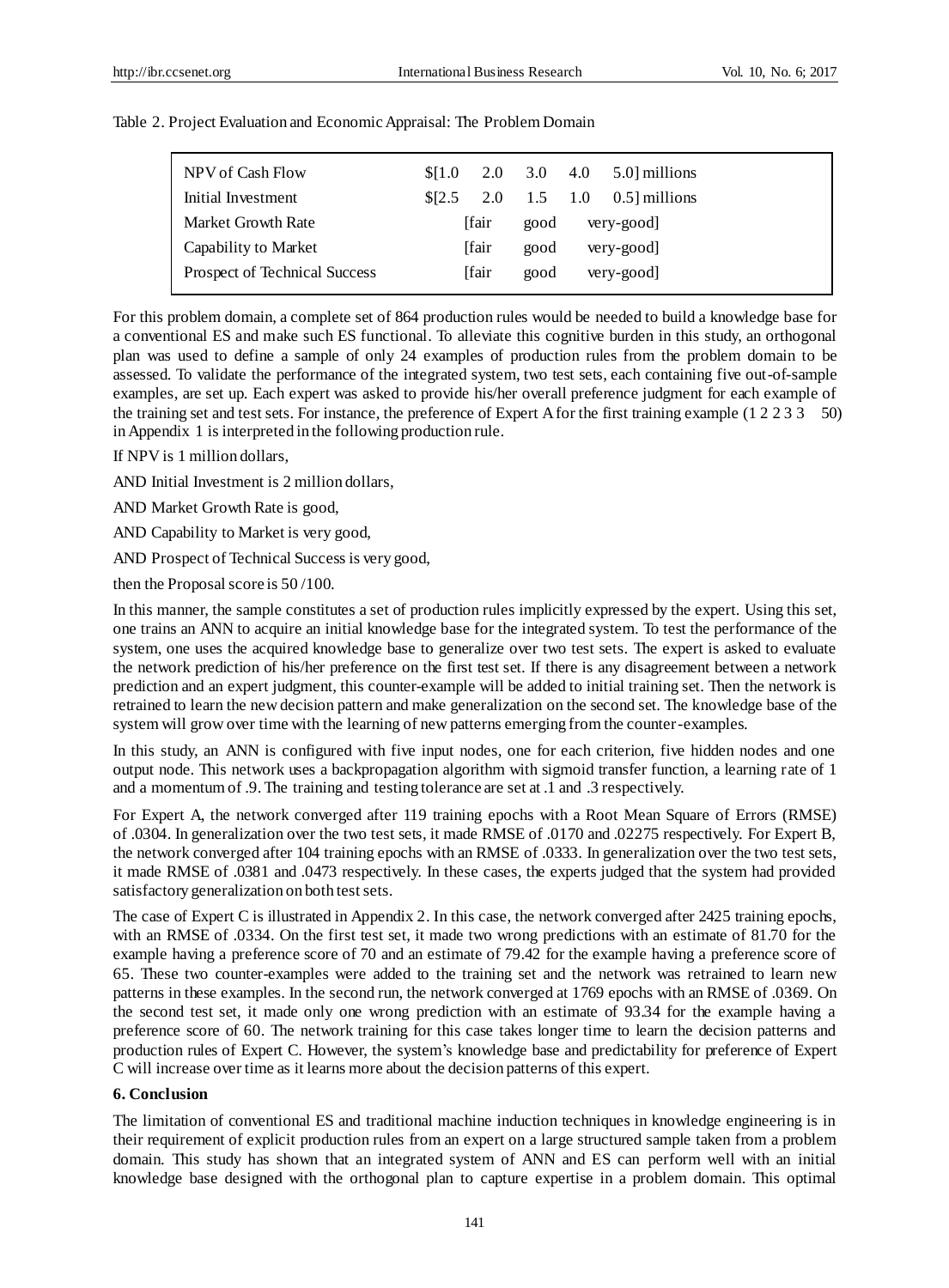sample contains only a subset of all possible production rules in a problem domain. Consequently, much less cognitive effort is required from the experts since they make judgments only on a set of fewer examples. In addition, holistic assessment does help experts to overcome the difficulty in expressing explicitly the production rules of their heuristics. Any counter-examples in generalization will be added to retrain the network in order to enlarge its knowledge base. This approach is particularly attractive, as the knowledge base of the integrated system will grow over time as the system learns new patterns in the same way human beings broaden their knowledge.

To acquire a robust knowledge base for the integrated ANN-ES system, one may consider aggregating judgments of multiple experts in a composite training set or in a composite individual ANNs. The result from this aggregation may provide a starting point for negotiation in a group decision support system. In a future work, we shall report on the implementation of such system and show that once the system aggregates group preference from individual judgments, it will provide a consensus solution for the group in a decision problem.

#### **References**

- Addelman, S. (1962). Orthogonal Main-Effect Plans for Asymmetrical Factorial Experiments. *Technometrics*, *4*(1), 21-46. https://doi.org/10.1080/00401706.1962.10489985
- Anderson, J. R. (1983). *The Architecture of Cognition*. Cambridge, MA: Harvard University Press.
- Baddeley, A. D. (1976). *The Psychology of Memory*. New York: Harper and Row.
- Barron, F. H., & Person, H. B. (1979). Assessment of Multiplicative Utility Functions via Holistic Judgments. *Organizational Behavior and Human Preference, 24,* 147-166. https://doi.org/10.1016/0030-5073(79)90023-0
- Berry, D. C., & Broadbent, D. E. (1984). On The Relationship Between Task Performance and Associated Verbalizable Knowledge. *Quarterly Journal of Experimental Psychology, 36A,* 209-231. https://doi.org/10.1080/14640748408402156
- Best,J. (1998). Cognitive Psychology (5th Edition). New York: Wadsworth Pub Co.
- Chase, W. G., & Ericsson, K. A. (1982). Skill and Working Memory. In G.H. Bower (Ed.). *The Psychology of Learning and Motivation*, *16,* New York: Academic Press. https://doi.org/10.1016/S0079-7421(08)60546-0
- Chorafas, D. (1990). *Knowledge Engineering*. New York: Van Nostrand Reinhold.
- Cybenko, G. (1989). Approximation by Superpositions of a Sigmoid Function. *Mathematics of Control, Signals, and Systems, 2,* 303-314. https://doi.org/10.1007/BF02551274
- Ericsson, K., & Simon, H. A. (1980). Verbal Reports as Data. *Psychological Review, 87,* 215-251. https://doi.org/10.1037/0033-295X.87.3.215
- Flores,J.A. (ed.) (2011). *Focus on Artificial Neural Networks*. New York: Nova Science Publishers.
- Giarratano, J. C., & Riley, G. D. (2004*). Expert Systems: Principles and Programming (4th Edition)*. London: Thompson Learning.
- Hassoun, M. H. (1995). *Fundamental of Artificial Neural Networks*. Cambridge, MA: The MIT Press.
- Haykin, S. (2009).*Neural Networks and Machine Learning (3rd. Edition)*. New Jersey: Pearson
- Hornik, K., Stinchcombe, M., & White, H. (1989). Multi-Layer Feedforward Networks Are Universal Approximators. *Neural Networks*, *2,* 359-366. https://doi.org/10.1016/0893-6080(89)90020-8
- Johnson-Laird, P. N., & Wason, P. C. (Eds.) (1977). *Thinking: Readings in Cognitive Science*. Cambridge: Cambridge University Press.
- Kahneman, D., Slovic, P., & Tversky, A. (Eds.) (1982). *Judgment Under Uncertainty: Heuristics and Biases*. Cambridge: Cambridge University Press. https://doi.org/10.1017/CBO9780511809477
- Medsker, L. R. (1995). *Hybrid Intelligent Systems*. Boston: Kluwer Academic Publishers. https://doi.org/10.1007/978-1-4615-2353-6
- Nisbett, R. E., & Wilson, T. D. (1977). Telling More than We Can Know: Verbal Report on Mental Processes. *Psychological Review, 84,* 231-259. https://doi.org/10.1037/0033-295X.84.3.231
- Norman, D. A. (1983). Some Observations on Mental Models. In D. Gentner & A.S. Stevens (Eds.), *Mental Models*. Hillsdale, NJ: Erlbaum.
- Slovic, P., & Lichtenstein, S. (1971). Comparison of Bayesian and Regression Approaches to the Study on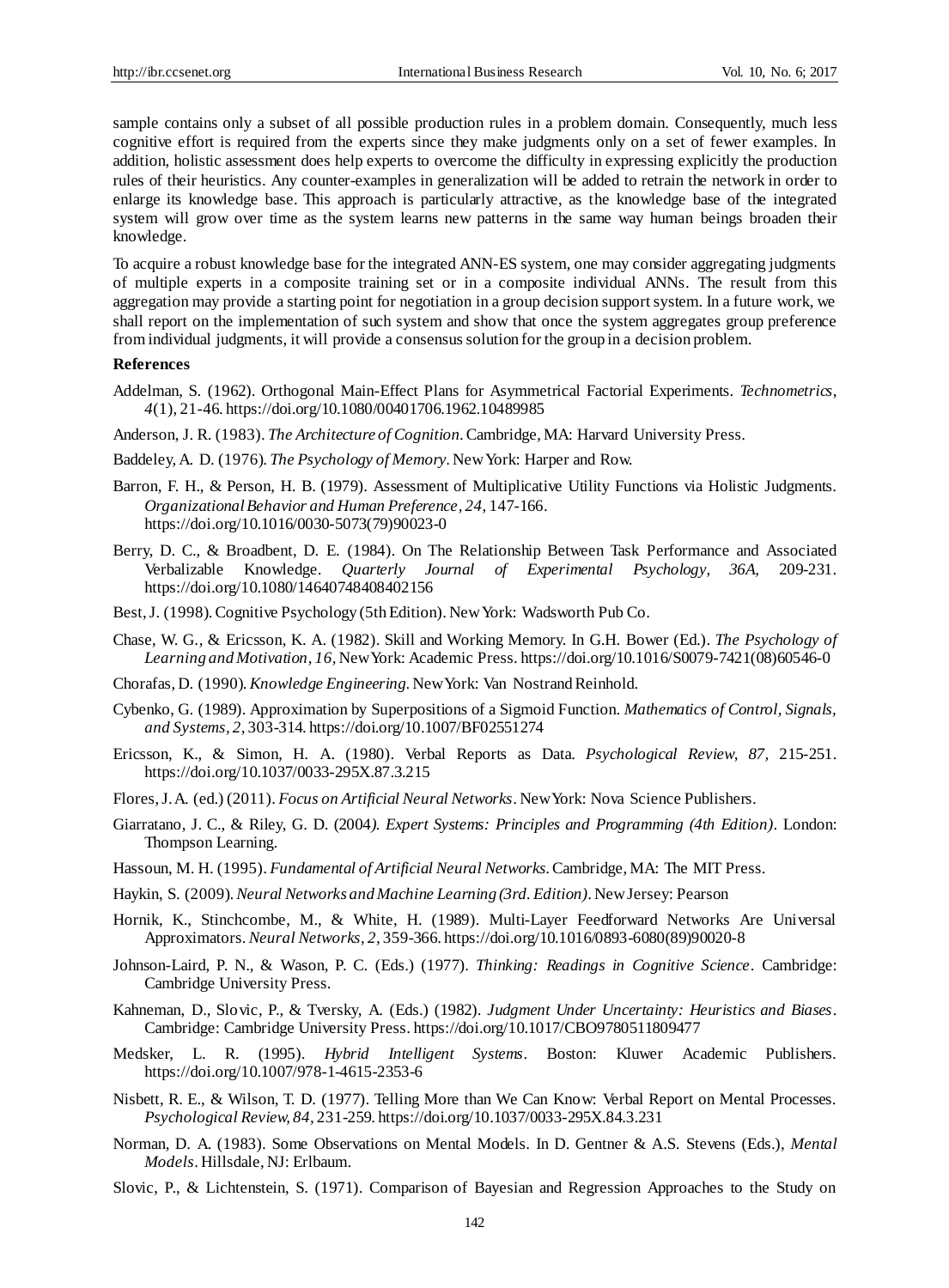Information Processing in Judgment. *Organizational Behavior and Human Performance, 6,* 649-774. https://doi.org/10.1016/0030-5073(71)90033-X

- Smith, E. E., Adams, N., & Schorr, D. (1978). Fact Retrieval and the Paradox of Interference. *Cognitive Psychology, 10,* 438-464. https://doi.org/10.1016/0010-0285(78)90007-5
- Turban, E., Sharda, M., & Delen, D. (2011). *Decision Support and Business Intelligent Systems (9th Edition).*  Boston: Prentice Hall.

Appendix 1. Results in Learning and Predicting Preference of Experts A and B

|              |    | Expert A         |    | Expert B         |  |  |
|--------------|----|------------------|----|------------------|--|--|
| Training Set |    | Score Prediction |    | Score Prediction |  |  |
| 12233        | 50 | 54.63            | 45 | 47.64            |  |  |
| 13312        | 40 | 39.50            | 46 | 48.07            |  |  |
| 14321        | 45 | 44.90            | 54 | 53.86            |  |  |
| 15133        | 60 | 60.49            | 65 | 62.25            |  |  |
| 21222        | 35 | 33.43            | 42 | 44.89            |  |  |
| 22331        | 50 | 49.79            | 52 | 51.02            |  |  |
| 23313        | 55 | 55.08            | 57 | 56.56            |  |  |
| 24131        | 40 | 38.26            | 58 | 57.88            |  |  |
| 25113        | 45 | 44.46            | 63 | 64.50            |  |  |
| 31333        | 70 | 69.89            | 58 | 56.85            |  |  |
| 32311        | 35 | 34.78            | 52 | 51.85            |  |  |
| 33123        | 50 | 49.48            | 62 | 61.35            |  |  |
| 34132        | 55 | 55.81            | 69 | 69.81            |  |  |
| 35211        | 40 | 40.39            | 70 | 70.78            |  |  |
| 41333        | 75 | 73.78            | 65 | 65.46            |  |  |
| 42112        | 30 | 29.72            | 55 | 53.62            |  |  |
| 43131        | 45 | 43.61            | 66 | 66.33            |  |  |
| 44213        | 60 | 60.88            | 76 | 76.05            |  |  |
| 45321        | 65 | 68.24            | 83 | 82.35            |  |  |
| 51111        | 20 | 24.21            | 52 | 49.95            |  |  |
| 52123        | 55 | 54.31            | 68 | 69.03            |  |  |
| 53231        | 60 | 61.66            | 75 | 77.07            |  |  |
| 54313        | 75 | 73.99            | 85 | 82.91            |  |  |
| 55332        | 90 | 82.35            | 93 | 87.42            |  |  |
| Test Set 1   |    |                  |    |                  |  |  |
| 33121        | 30 | 29.83            | 55 | 54.75            |  |  |
| 51311        | 40 | 38.39            | 58 | 58.26            |  |  |
| 15233        | 70 | 69.51            | 68 | 65.09            |  |  |
| 44222        | 60 | 62.35            | 76 | 77.24            |  |  |
| 14332        | 65 | 65.45            | 62 | 58.44            |  |  |
|              |    |                  |    |                  |  |  |
| Test Set 2   |    |                  |    |                  |  |  |
| 31222        | 40 | 38.16            | 48 | 48.65            |  |  |
| 34122        | 45 | 44.49            | 63 | 66.28            |  |  |
| 14333        | 75 | 72.76            | 65 | 60.48            |  |  |
| 22223        | 50 | 49.44            | 52 | 50.61            |  |  |
| 41123        | 45 | 42.47            | 55 | 53.71            |  |  |